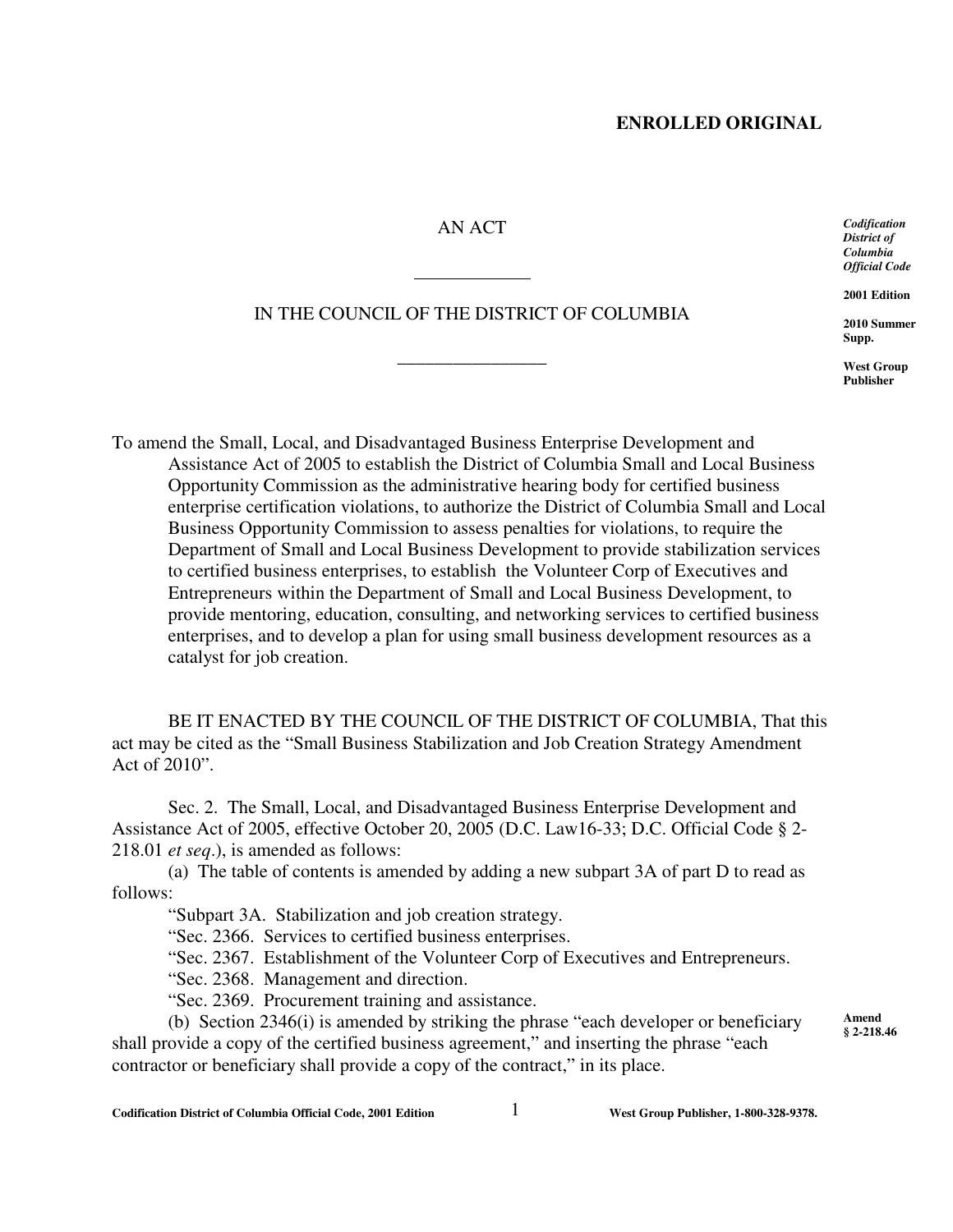| (c) Section 2348(a) (D.C. Official Code $\S$ 2-218.48(a)) is amended as follows:<br>(1) Paragraph $(1)$ is amended by striking the word "or" at the end.<br>(2) Paragraph (2) is amended to read as follows:<br>"(2) Submits a monitoring or compliance report containing a false statement; | Amend<br>$§ 2-218.48$ |
|----------------------------------------------------------------------------------------------------------------------------------------------------------------------------------------------------------------------------------------------------------------------------------------------|-----------------------|
| or".<br>(3) A new paragraph (3) is added to read as follows:                                                                                                                                                                                                                                 |                       |
| "(3) Fails to disclose required information.".                                                                                                                                                                                                                                               |                       |
| (d) Section 2353(a) (D.C. Official Code $\S$ 2-218.53(a)) is amended as follows:                                                                                                                                                                                                             | Amend                 |
| (1) The lead-in language is amended by striking the phrase ", except for the $4th$                                                                                                                                                                                                           | $§$ 2-218.53          |
| quarter report." and inserting the phrase ", except for the $4th$ quarter report. The $4th$ quarter and                                                                                                                                                                                      |                       |
| annual report shall be submitted together." in its place.                                                                                                                                                                                                                                    |                       |
| (2) Paragraph (8) is amended to read as follows:                                                                                                                                                                                                                                             |                       |
| "(8) If the vendor is a certified business enterprise, the percentage the amount                                                                                                                                                                                                             |                       |
| from paragraph (7) of this subsection is of the agency's total expenditure on all certified                                                                                                                                                                                                  |                       |
| business enterprises.".                                                                                                                                                                                                                                                                      |                       |
| (e) Section 2363 (D.C. Official Code $\S$ 2-218.63) is amended as follows:                                                                                                                                                                                                                   | Amend                 |
| (1) Subsection $(a-1)(1)$ is amended by striking the phrase "person or business"                                                                                                                                                                                                             | $§$ 2-218.63          |
| enterprise" and inserting the phrase "business enterprise" in its place.                                                                                                                                                                                                                     |                       |
| (2) Subsection (b) is amended as follows:                                                                                                                                                                                                                                                    |                       |
| (A) Paragraph $(1)(A)$ is amended by striking the phrase "the                                                                                                                                                                                                                                |                       |
| Department" and inserting the phrase "the Commission through the Department" in its place.                                                                                                                                                                                                   |                       |
| (B) Paragraph (2) is amended as follows:                                                                                                                                                                                                                                                     |                       |
| (i) Strike the word "Department" wherever it appears and insert                                                                                                                                                                                                                              |                       |
| the word "Commission" in its place.                                                                                                                                                                                                                                                          |                       |
| (ii) Strike the word "Director" and insert the word "Commission"                                                                                                                                                                                                                             |                       |
| in its place.                                                                                                                                                                                                                                                                                |                       |
| (C) Paragraph (3) is amended by striking the word "Director" and                                                                                                                                                                                                                             |                       |
| inserting the word "Commission" in its place.<br>(D) New paragraphs (4), (5), and (6) are added to read as follows:                                                                                                                                                                          |                       |
| "(4) If the Commission does not determine that a complaint is frivolous or                                                                                                                                                                                                                   |                       |
| otherwise without merit, it shall hold a hearing on the complaint within 3 months of the filing of                                                                                                                                                                                           |                       |
| the complaint. The Commission shall determine the time and place of the hearing. The                                                                                                                                                                                                         |                       |
| Commission shall cause to be issued and served on the person or business enterprise alleged to                                                                                                                                                                                               |                       |
| have committed the violation, hereafter called the "respondent", a written notice of the hearing                                                                                                                                                                                             |                       |
| together with a copy of the complaint at least 30 days prior to the scheduled hearing. Notice                                                                                                                                                                                                |                       |
| shall be served by registered or certified mail, return receipt requested, or by personal service.                                                                                                                                                                                           |                       |
| At the hearing, the respondent shall have the right to appear personally or by a representative                                                                                                                                                                                              |                       |

"(5) If, after the conclusion of the hearing, the Commission determines that the respondent has violated the provisions of this subtitle or regulations issued pursuant to this

and to cross-examine witnesses and to present evidence and witnesses.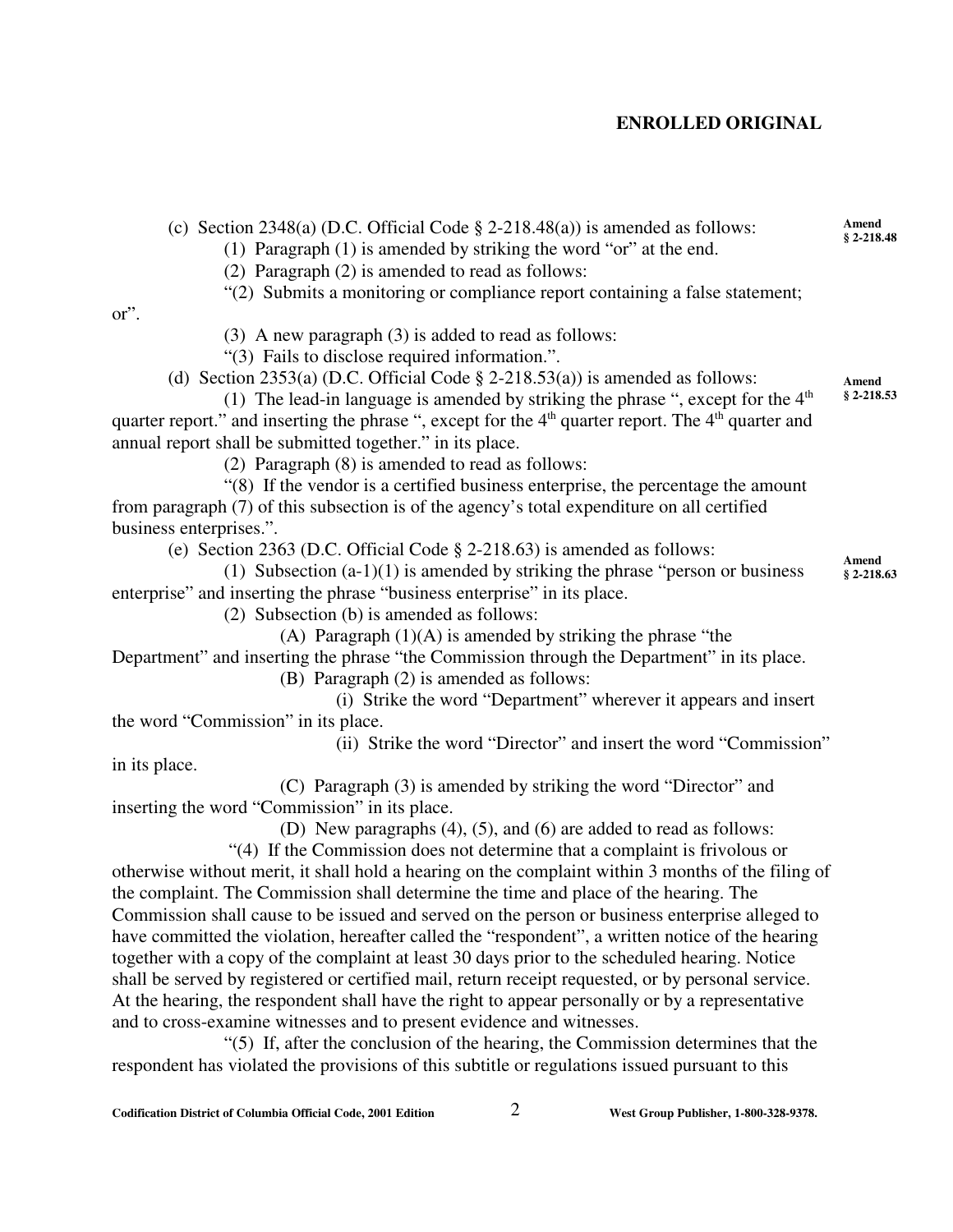subtitle, the Commission shall issue, and cause to be served on the respondent, a decision and order, accompanied by findings of fact and conclusions of law, revoking or suspending the respondent's registration, or taking any other action it considers appropriate.

"(6) The Commission shall have the authority to issue subpoenas requiring the attendance of witnesses and to compel the production of records, papers, and other documents.".

(3) Subsection (d-1) is repealed.

(f) Section 2364(a) is amended as follows:

(1) Paragraph  $(1)(A)(i)$  is amended to read as follow:

"(i) Has obtained authorization from the certified business enterprise to identify the certified business enterprise in its bid or proposal;"

(2) Paragraph (2) is amended by striking the phrase "imprisonment," and inserting the phrase "imprisonment not to exceed 5 years," in its place.

(g) A new subpart 3A of part D is added to read as follows:

"Subpart 3A. Stabilization and job creation strategy.

"Sec. 2366. Services to certified business enterprises.

"(a) The Department shall provide the following services to certified business enterprises:

"(1) Specialized programs to assist certified business enterprises in securing capital and repairing damaged credit;

"(2) Informational seminars on securing credit and loans; and

 "(3) Access to non-traditional financing sources, as well as traditional lending sources.

"(b) The Department shall:

"(1) Develop a catalog of on-line survival and growth tools and resources that certified business enterprises can access through the Internet or other organizations;

"(2) Enter into a memorandum of understanding with a third-party vendor to provide expert consulting and education to assist certified businesses enterprises at risk of failure, including certified business enterprises that are considering filing for bankruptcy;

"(3) Develop a formal listing of financing options for business enterprises;

"(4) Deliver services that assist workers who become unemployed due to economic fluctuations to begin new businesses; and

"(5) Enter into a memorandum of understanding with a third-party vendor to provide one-on-one counseling with potential borrowers to improve financial presentations to lenders.

"Sec. 2367. Establishment of the Volunteer Corp of Executives and Entrepreneurs.

"(a) There is established the Volunteer Corp of Executives and Entrepreneurs to provide mentoring, education, consulting, and networking services to certified business enterprises within the Department. Notwithstanding any other provision of law, the Volunteer Corp of Executives and Entrepreneurs may solicit contributions from the private sector to be

**Amend § 2-218.64**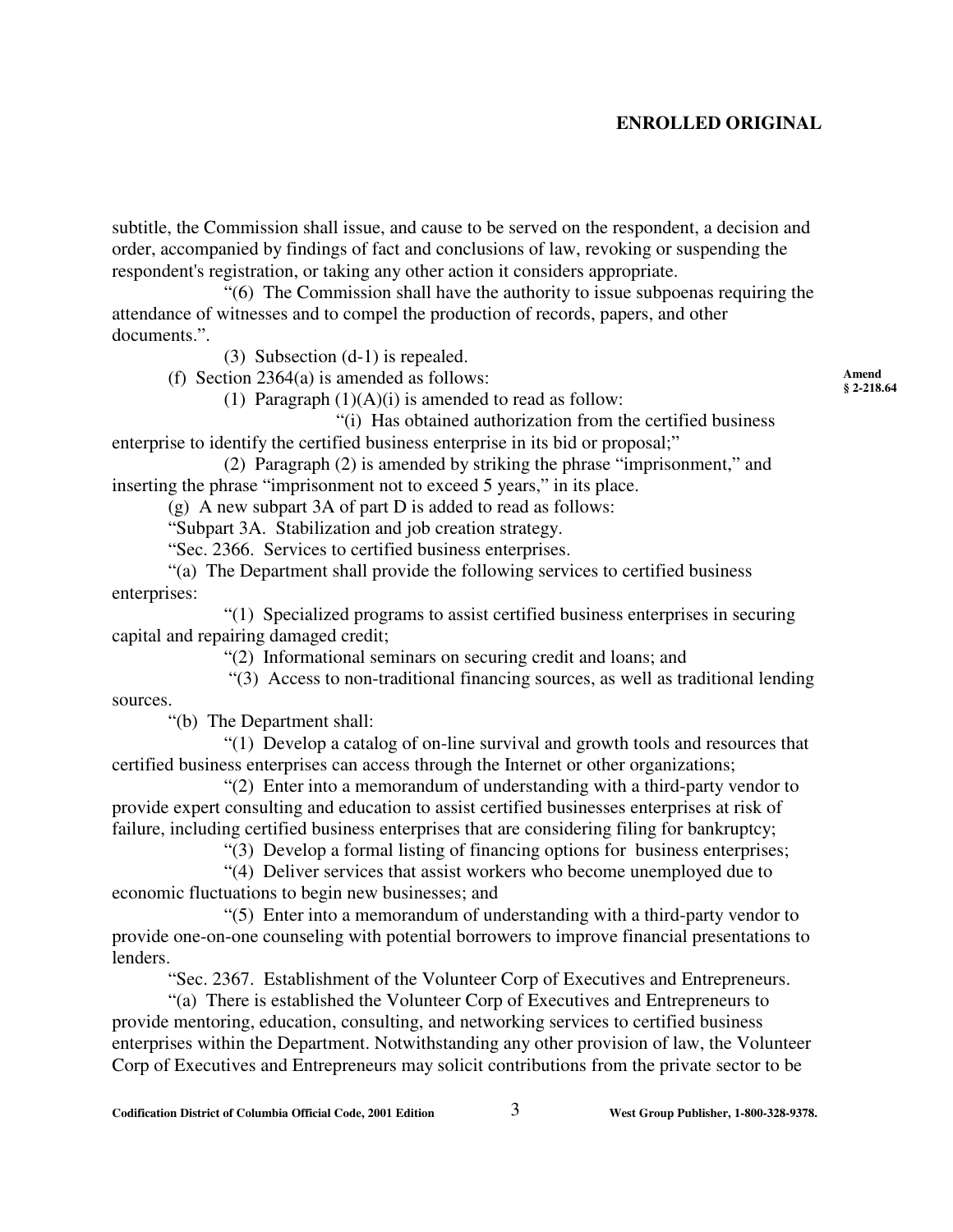used to carry out its functions under this section.

"(b)(1) The Volunteer Corp of Executives and Entrepreneurs shall consist of individuals with at least 10 years of experience in the industry.

"(2) Individuals serving within the Volunteer Corp of Executives and Entrepreneurs shall serve without compensation for their services.

"(c) The Director shall:

"(1) Ensure that the Volunteer Corp of Executives and Entrepreneurs carries out a plan to increase the proportion of persons within the certified business enterprises who are from socially and economically disadvantaged backgrounds;

"(2) Ensure that the Volunteer Corp of Executives and Entrepreneurs establishes benchmarks for use in evaluating the performance of its activities and the performance of the individuals serving in the Volunteer Corp of Executives and Entrepreneurs, including the following:

"(A) The demographic characteristics and the geographic characteristics of persons within the certified business enterprises assisted by the Volunteer Corp of Executives and Entrepreneurs;

 "(B) The hours spent mentoring by individuals within the Volunteer Corp of Executives and Entrepreneurs; and

"(C) The performance evaluations of the persons or the certified business enterprises assisted by the Volunteer Corp of Executives and Entrepreneurs;

"(3) Ensure that the Volunteer Corp of Executives and Entrepreneurs provides one-on-one advice to certified business enterprises; and

"(4) Implement a networking program through the Volunteer Corp of Executives and Entrepreneurs, which provides certified business enterprises with the opportunity to make business contacts in their industry.

"(d) The Council shall receive an annual report on the implementation of this section. "Sec. 2368. Management and direction.

 $\lq(2)(1)$  Beginning with fiscal year 2011, the Department shall develop an annual job creation plan ("Plan") for using District small business development resources as a catalyst for job creation and submit the Plan to the Council within 45 days of October 1st.

"(2) The Plan shall include the Department's strategy for drawing on existing programs and other available resources. To evaluate the success of the Department's actions regarding these efforts, the Director shall identify, in consultation with the appropriate personnel from small business development programs, the performance measures and criteria, to include job creation, retention, and retraining goals.

"(b)(1) The Department, pursuant to Title I of the District of Columbia Administrative Procedure Act, approved October 21, 1968 (82 Stat. 1204; D.C. Official Code § 2-501 *et seq*.), shall issue rules to develop and implement a consistent data collection process to cover all small business development programs in the District.

"(2) The data collection process shall include data relating to: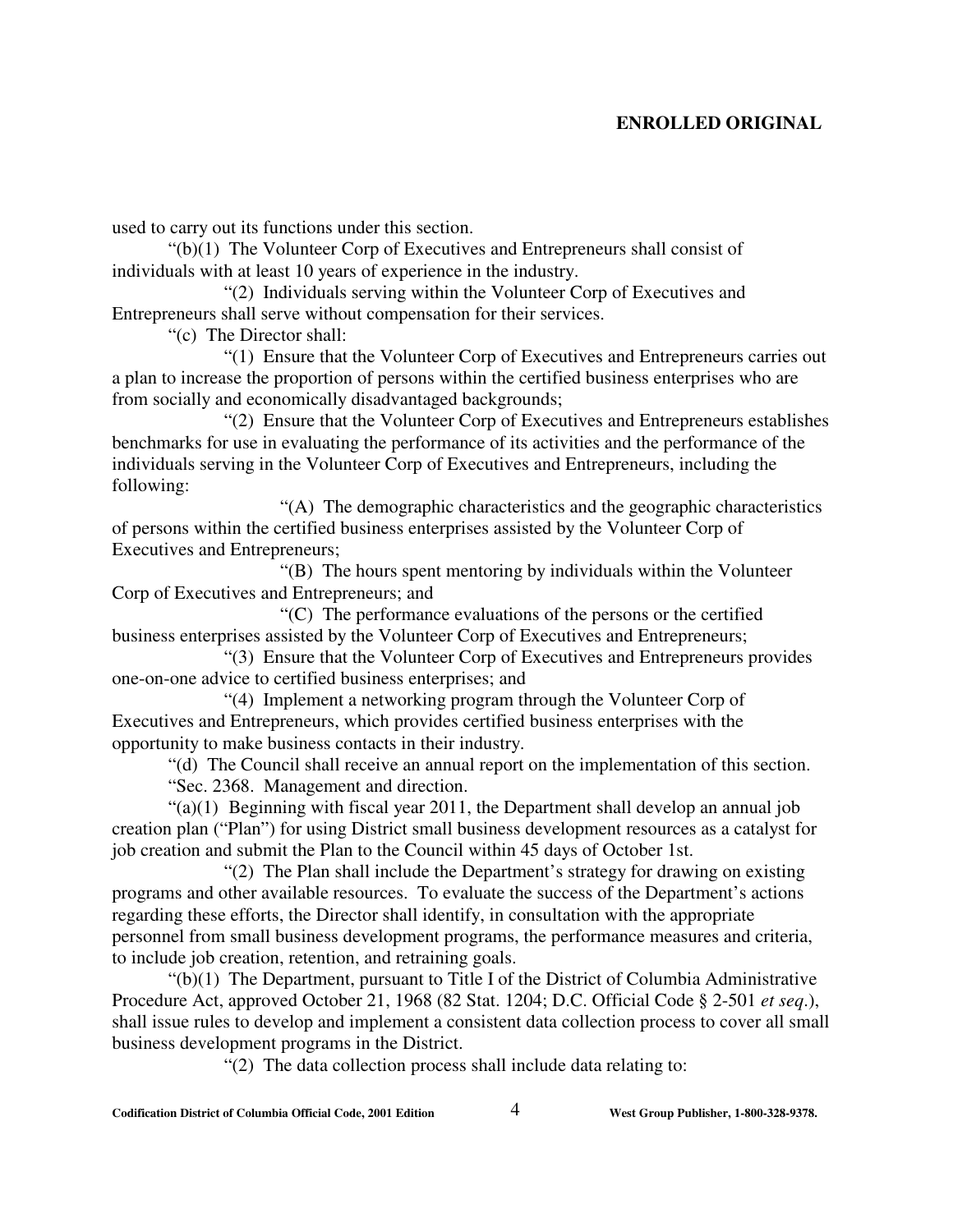"(A) Job creation;

"(B) Performance; and

"(C) Any other data determined appropriate by the Director.

"(c) Beginning with fiscal year 2011, the Director, in consultation with other departments and agencies, shall submit, within 45 days of October 1, an annual report to the Council on opportunities to foster coordination, limit duplication, and improve program delivery for small business development programs.

 $\mathcal{L}(d)(1)$  The Director shall designate a staff member as a community specialist who is responsible for working with local small development service providers to increase coordination with federal resources.

"(2) The Director shall develop benchmarks for measuring the performance of the community specialist under this subsection.

"Sec. 2369. Procurement training and assistance.

"The Department shall:

"(1) Identify contracts that are suitable for certified business enterprises;

"(2) Assist certified business enterprises in identifying and preparing for business opportunities made available under the American Recovery and Reinvestment Act of 2009, approved February 17, 2009 (Pub. L. No. 111-5; 123 Stat.115), through informational presentations and the dissemination of information; and

"(3) Provide technical assistance regarding the District and federal procurement processes, including assisting certified business enterprises to comply with local and federal regulations and bonding requirements.".

Sec. 3. Fiscal impact statement.

The Council adopts the fiscal impact statement in the committee report as the fiscal impact statement required by section 602(c)(3) of the District of Columbia Home Rule Act, approved December 24, 1973 (87 Stat. 813; D.C. Official Code § 1-206.02(c)(3)).

Sec. 4. Effective date.

This act shall take effect following approval by the Mayor (or in the event of veto by the Mayor, action by the Council to override the veto), a 30-day period of Congressional review as provided in section 602(c)(1) of the District of Columbia Home Rule Act, approved December